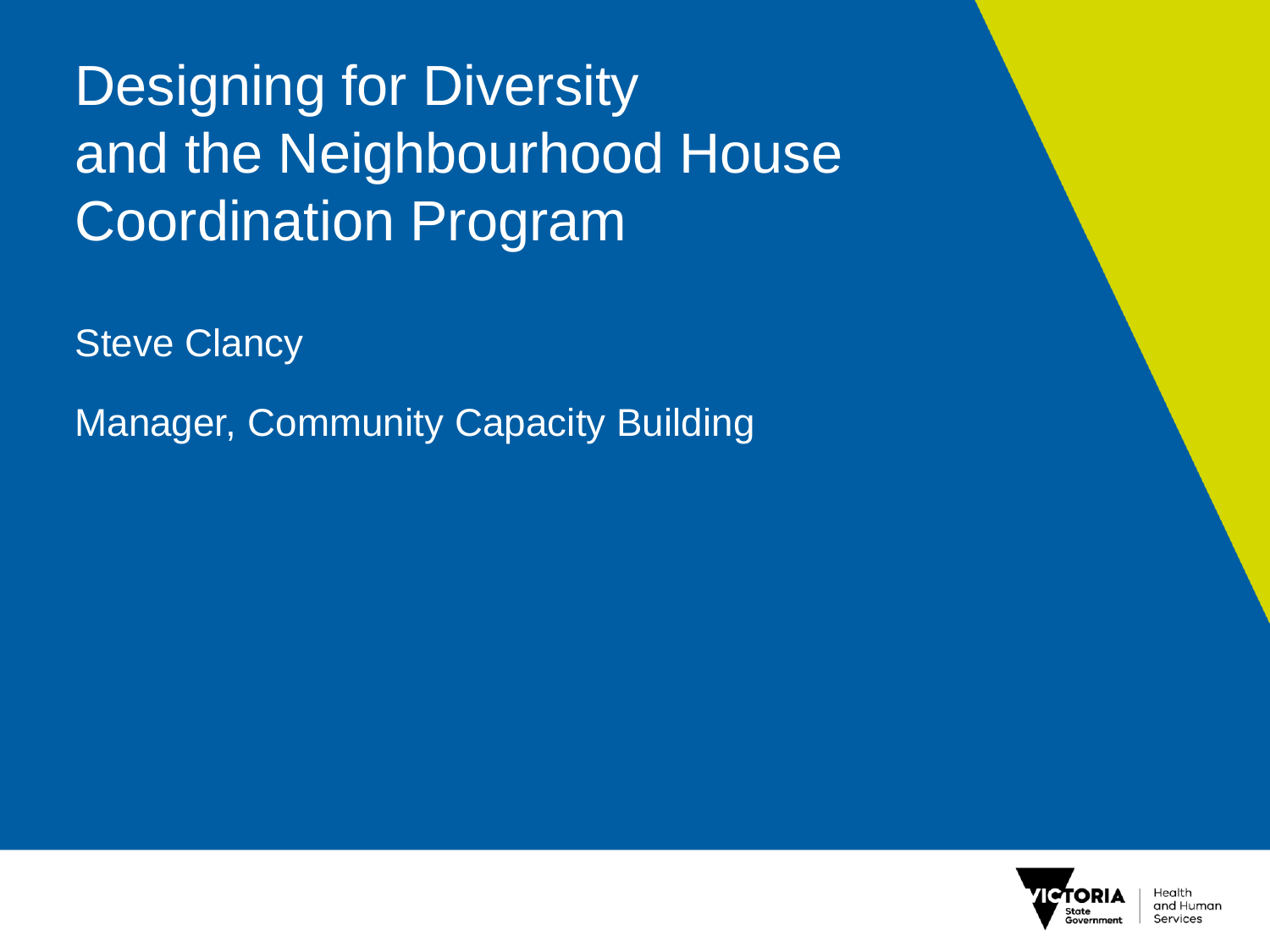## A tip to start…

#### **Funded Agency Channel**

Anyone can subscribe to the newsletter:

- Performance Management
- Child Safety Standards
- Royal Commission into Victoria's Mental Health System
	- » https://vic.us16.list[manage.com/subscribe?u=328376644b401f0137613c912&id=746](https://vic.us16.list-manage.com/subscribe?u=328376644b401f0137613c912&id=74670eb78f) 70eb78f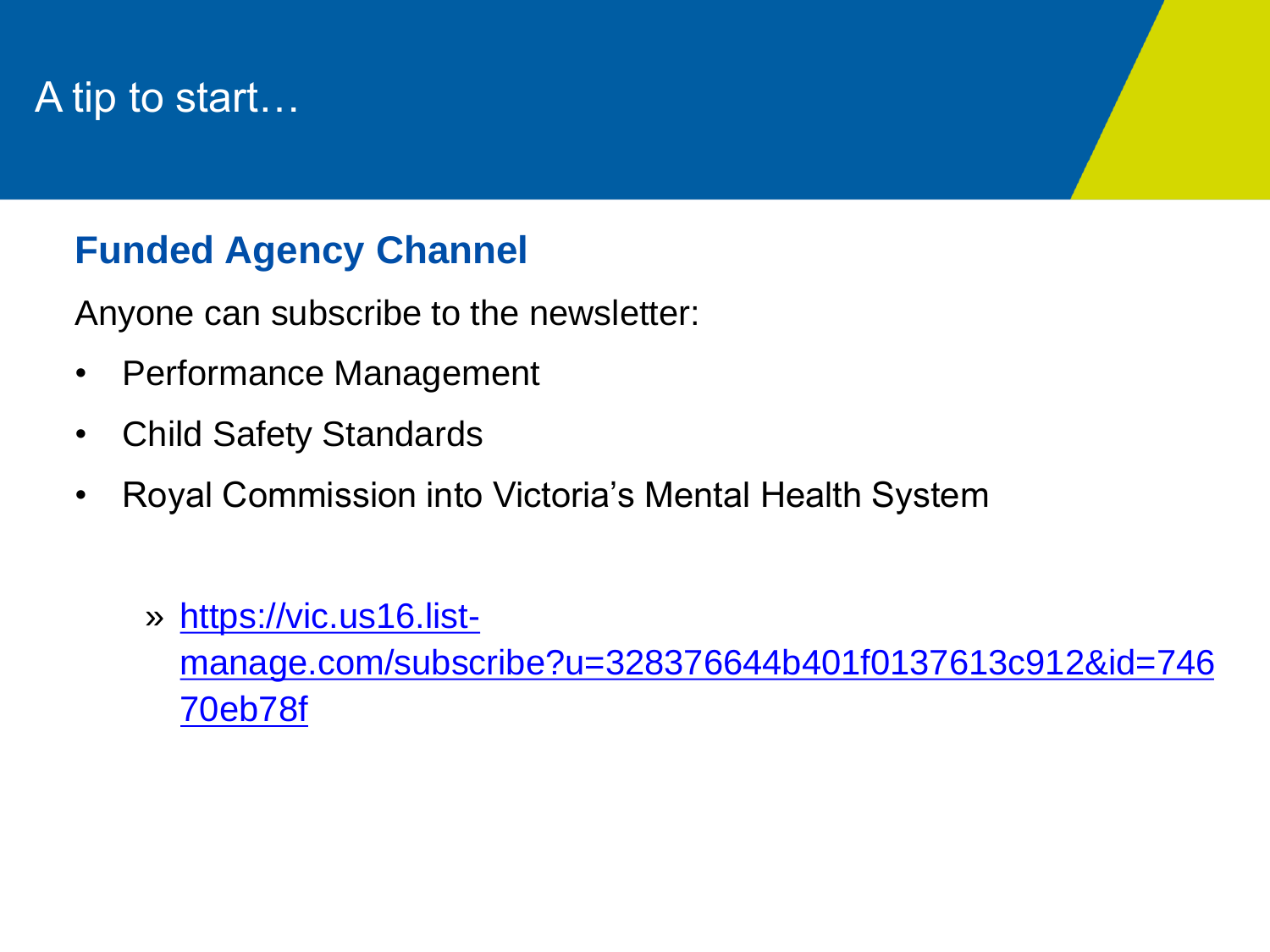### Participation and Inclusion Branch

- Diversity
- Volunteering
- Economic Inclusion

# • Community Capacity Building

Develops and delivers programs to enhance community participation and inclusion including neighbourhood houses and men's sheds.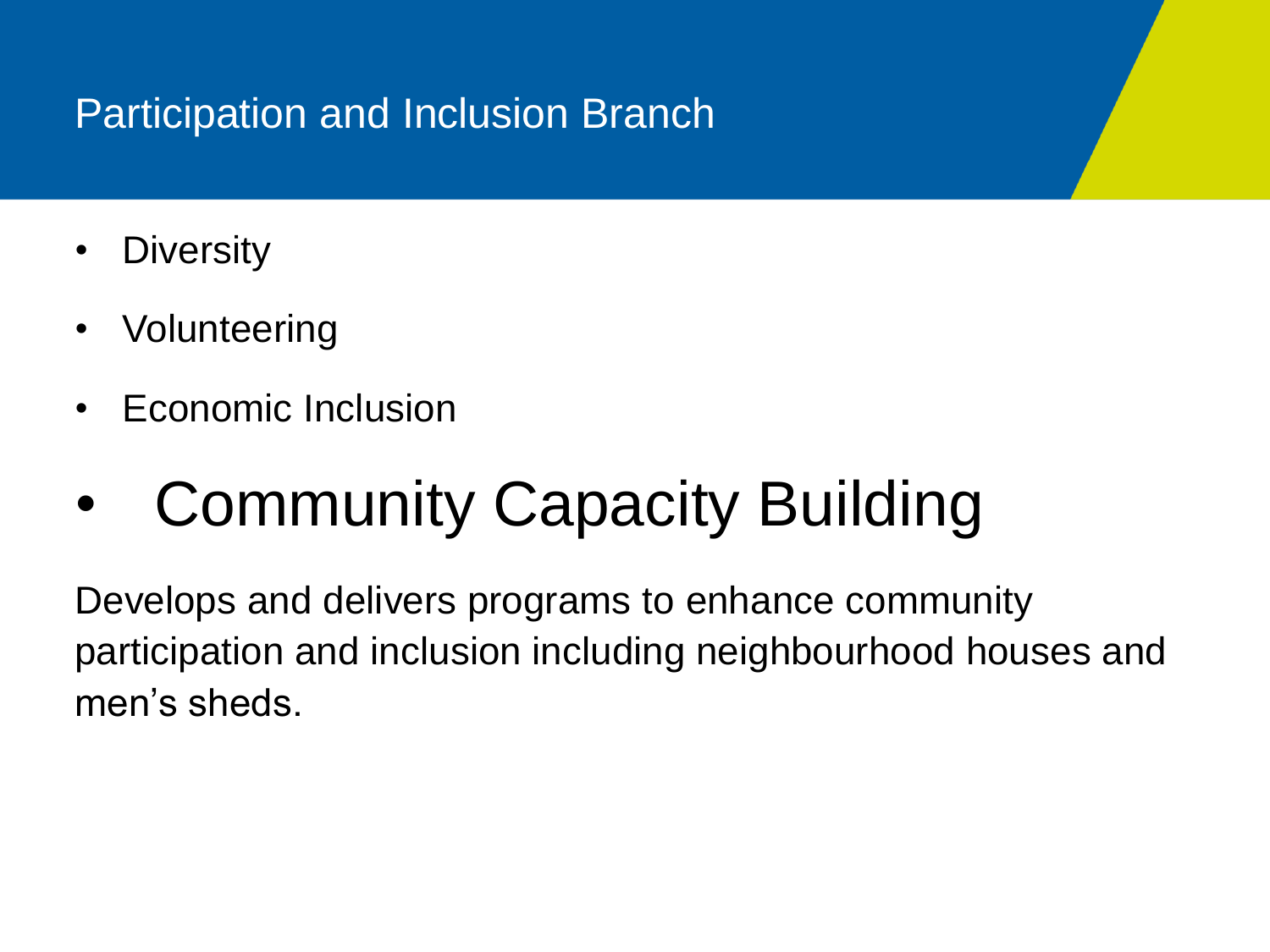## Designing for Diversity

### DHHS/CHN Southern Regional Forum 27 March 2019

Pamela Rodriguez (she/her) **Manager Diversity** Department of Health and Human Services t. 03 9096 8219 m: 0408 623 558 | e.pamela.rodriguez@dhhs.vic.gov.au

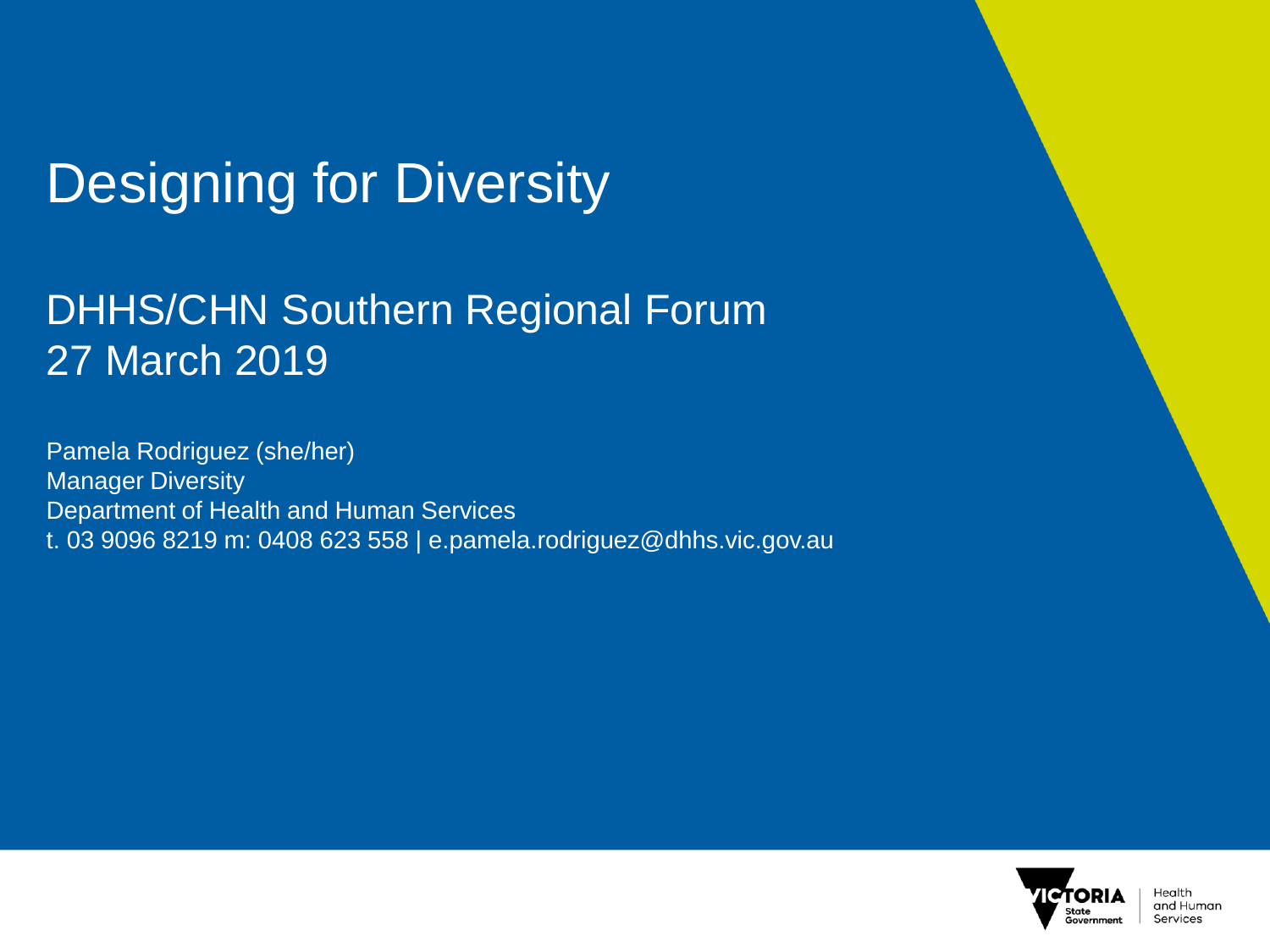## Our health and human service systems are underpinned by principles of access and equality

#### **Examples include**

#### **Victorian Government**

- Charter of Human Rights and Responsibilities Act 2006
- Equal Opportunity Act 2010
- Racial and Religious Tolerance Act 2001
- Multicultural Victoria Act 2011
- Absolutely everyone: Victorian **State Disability Plan**

#### **DHHS policies and guidelines**

- FSV Diversity and Intersectionality Framework
- Delivering for Diversity Cultural Diversity Plan 2016-19
- Roadmap for Reform
- DHHS Language services policy and guidelines
- Korin Korin Balit-Djak 2017-2027
- DHHS Disability Action Plan 2018-20
- LGBTI Inclusion Plan 2017-18

At an aggregate level, Victorian health and wellbeing outcomes are strong…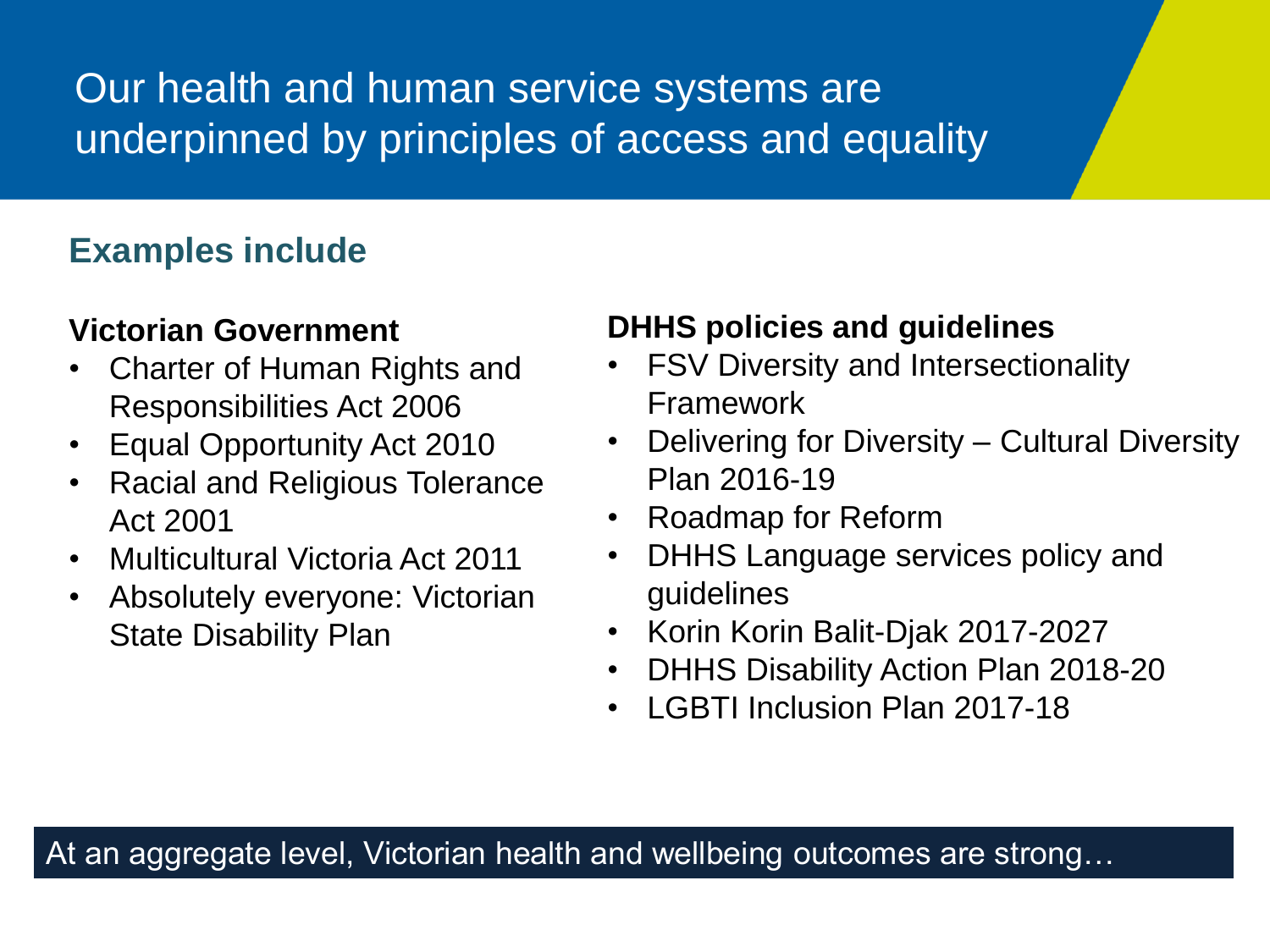## Despite this, outcomes remain poor for some communities

• Individuals' perceptions and anticipation of discrimination have been found to be positively associated with healthcare system distrust, which reduces the likelihood of participation in community life.



- Individuals who have faced discrimination in other systems (such as the education or justice systems) may avoid the health system or systems related to the health system, fearing similar experiences and leading to significant unaddressed health issues.
- 97% of Aboriginal and two-thirds of CALD people surveyed in Victoria had experienced racism in the previous 12 months. Two thirds of Aboriginals and over 40% of CLD people who experienced nine or more incidents of racism recorded high or very high psychological distress scores. This suggests that every incident of racism that is prevented can help reduce the risk of a person developing mental health problems such as anxiety or depression.



- The strength of association between frequent experiences of racism and physical ill health is similar to the strength of association between smoking and physical ill-health.
- Dealing with homophobia and transphobia makes depression, self harm and suicide significantly higher among LGBTI people. Almost 50 per cent of Trans and gender diverse youth have attempted suicide at some point in their life.
- Trans Pathways: the mental health experiences and care pathways of trans young people (2017). Telethon Kids Institute, Perth, Australia Other sources available on request.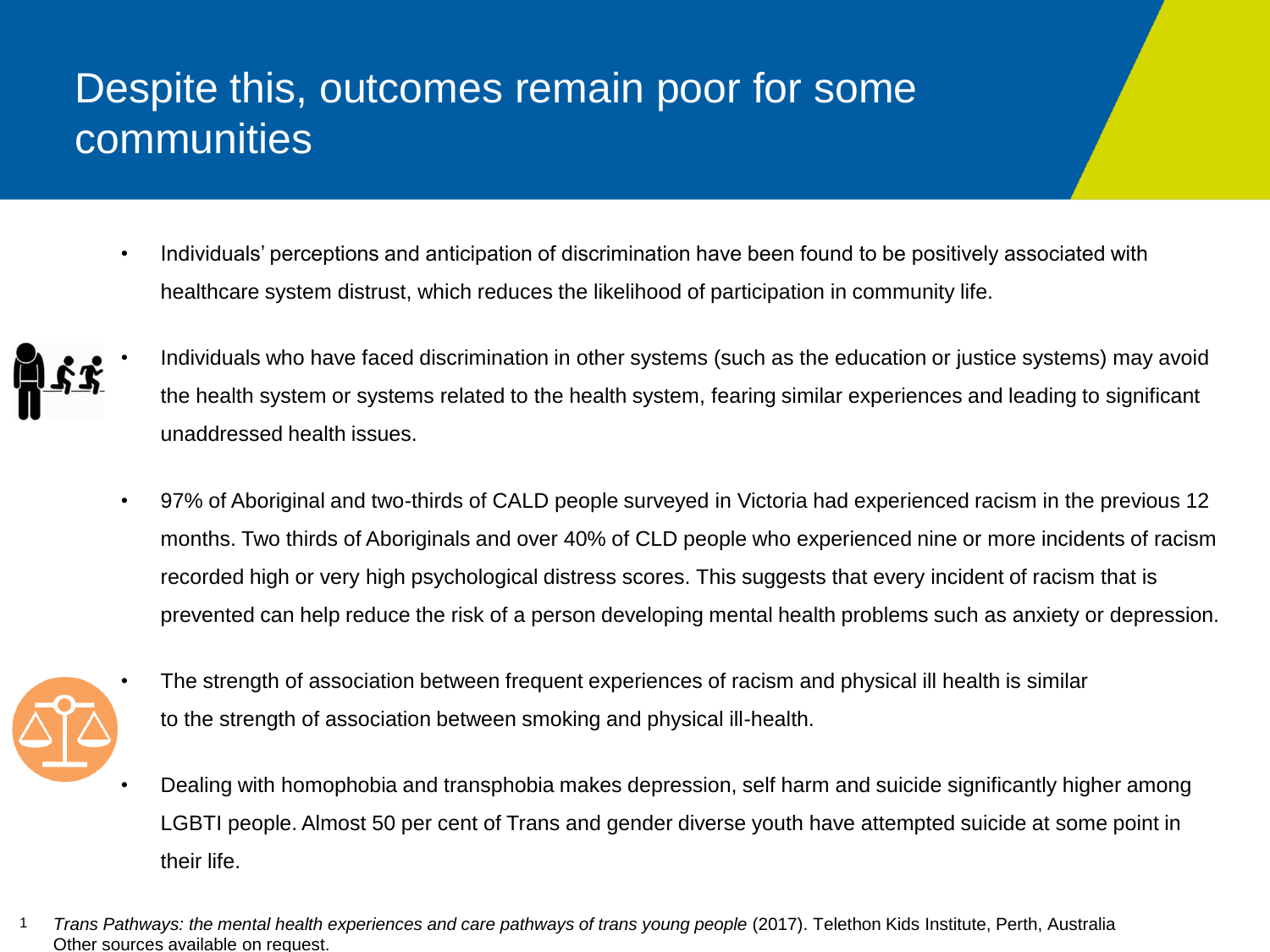## To address these health inequalities, DHHS developed the *Designing for Diversity* resource

*Designing for Diversity* is designed to assist policy developers, service designers and program managers to better consider and plan for the needs of diverse populations – in service planning and design.

The current suite of resources comprise of four key documents:

- *Designing for Diversity* Principles describes key principles that should be considered at the outset of policy, service and program design, including *access and equity, responsiveness, inclusiveness, empowerment and selfdetermination*
- Key Elements provides prompts and best practice examples on the various stages in policy and service design, and highlights areas where diversity could and should be considered
- Rapid Review tool (used in conjunction with the Key Elements document) provides a series of specific questions that ascertain how well diversity is being considered
- *Designing for Diversity* Key Documents Summary outlining a range of relevant national and state policies, and other guidance documents, to identify existing key resources on diversity.

The resources are available online at: <https://www2.health.vic.gov.au/about/populations/designing-for-diversity>

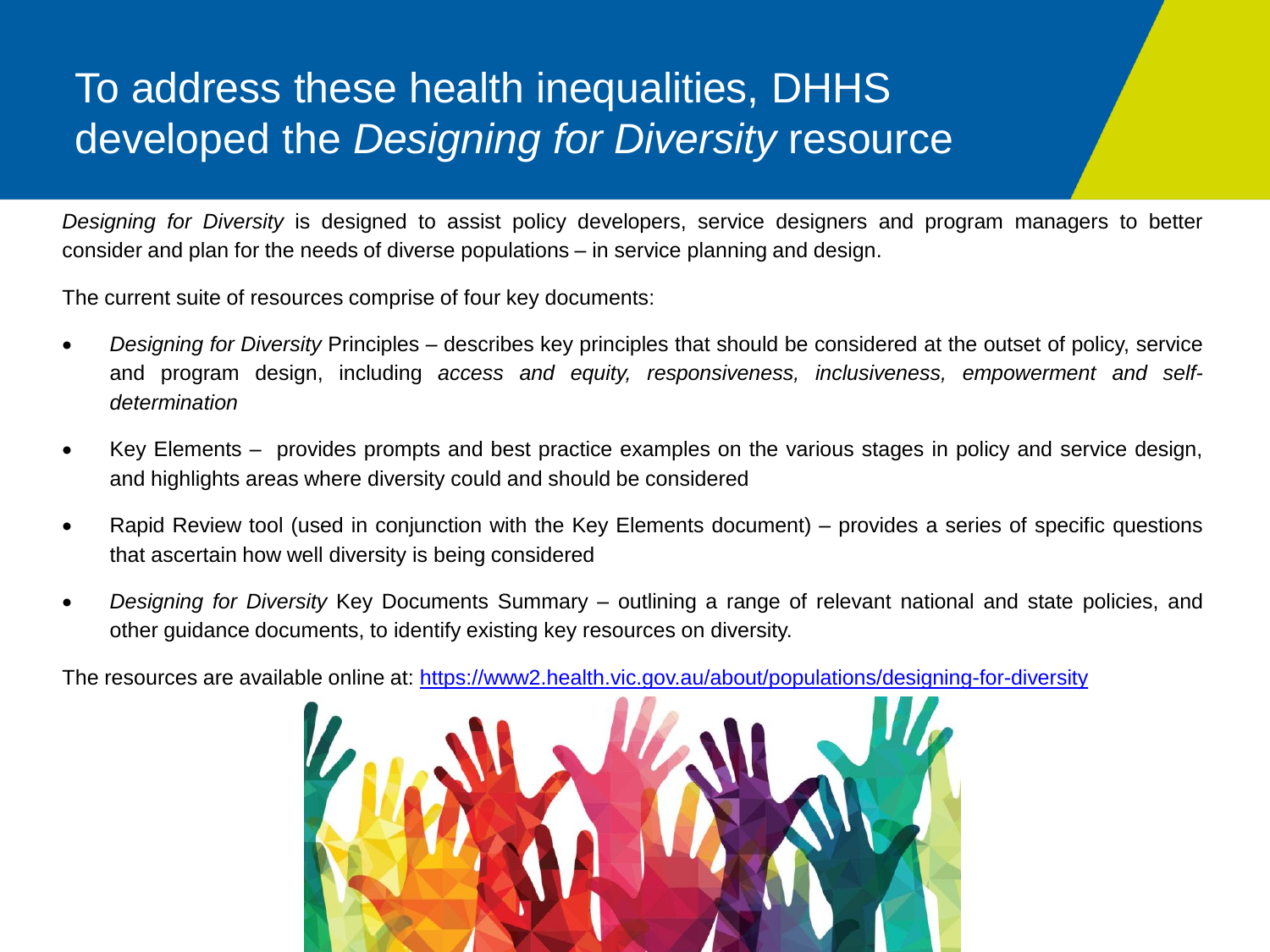#### Responsive Services

*Designing for Diversity* requires that services be both universally accommodating and tailored for specific communities, in alignment with the four principles of *access and equity, responsiveness, inclusiveness, empowerment and selfdetermination.*

Key Elements Document:

- Governance membership of governing bodies (e.g. reference groups) should be reflective of the diversity in the community, with structures and meetings accessible and operating responsively to issues of cultural safety.
- Consumer participation consumers should input into decisions about the services that they access.
- Workforce recruitment recruitment processes should aim for a workforce representing the diversity of the community, with training provided for staff on competence in relevant areas.
- Infrastructure (including physical facilities and IT) facilities should be universally accessible, with facilities demonstrating awareness and acceptance of diverse client groups.

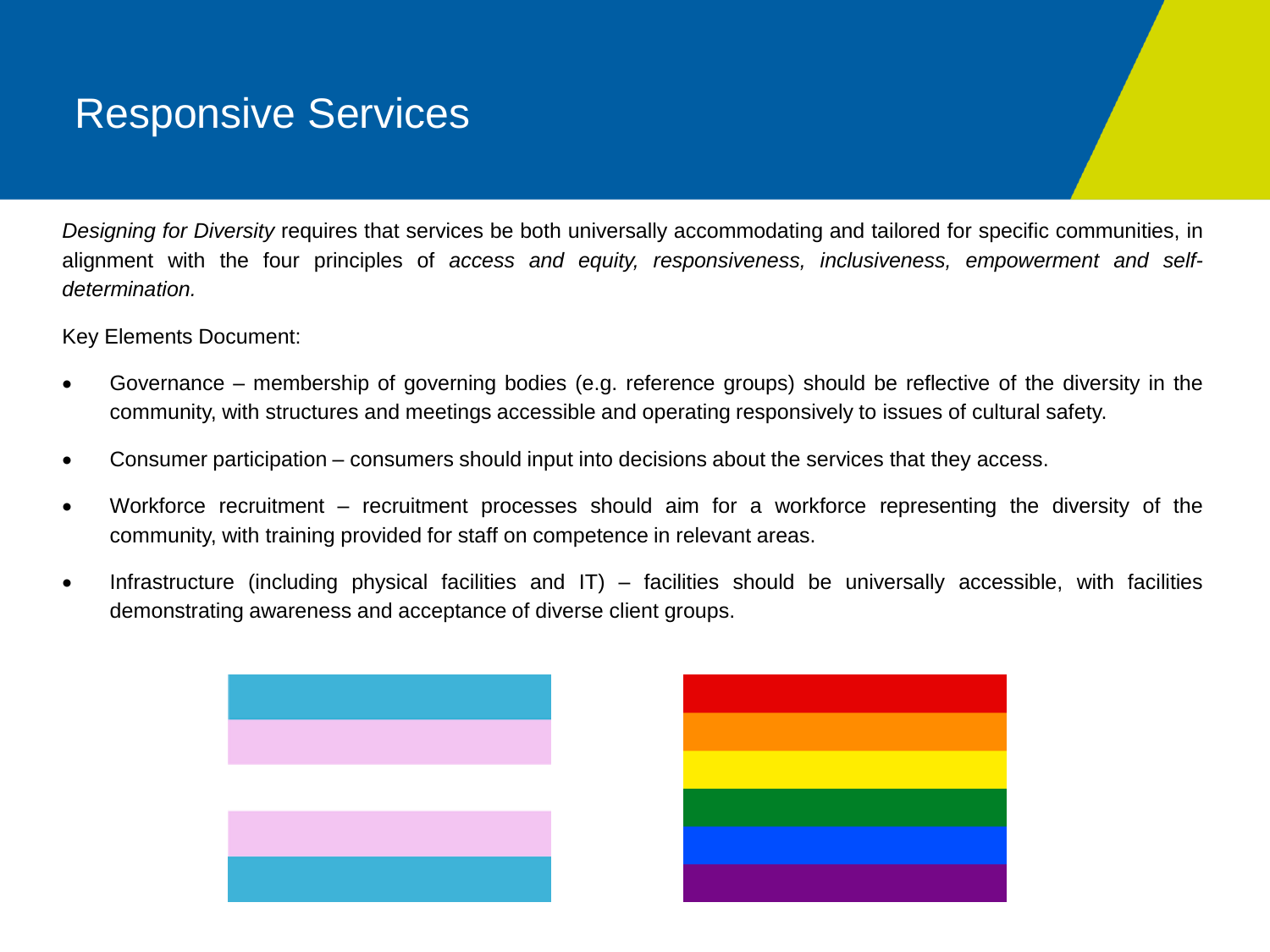### Reflections – where to from here?

- To what extent is your neighbourhood House inclusive of diverse populations?
- How can neighbourhood houses be more responsive to the needs of diverse communities?
- How can good practice be shared and promoted?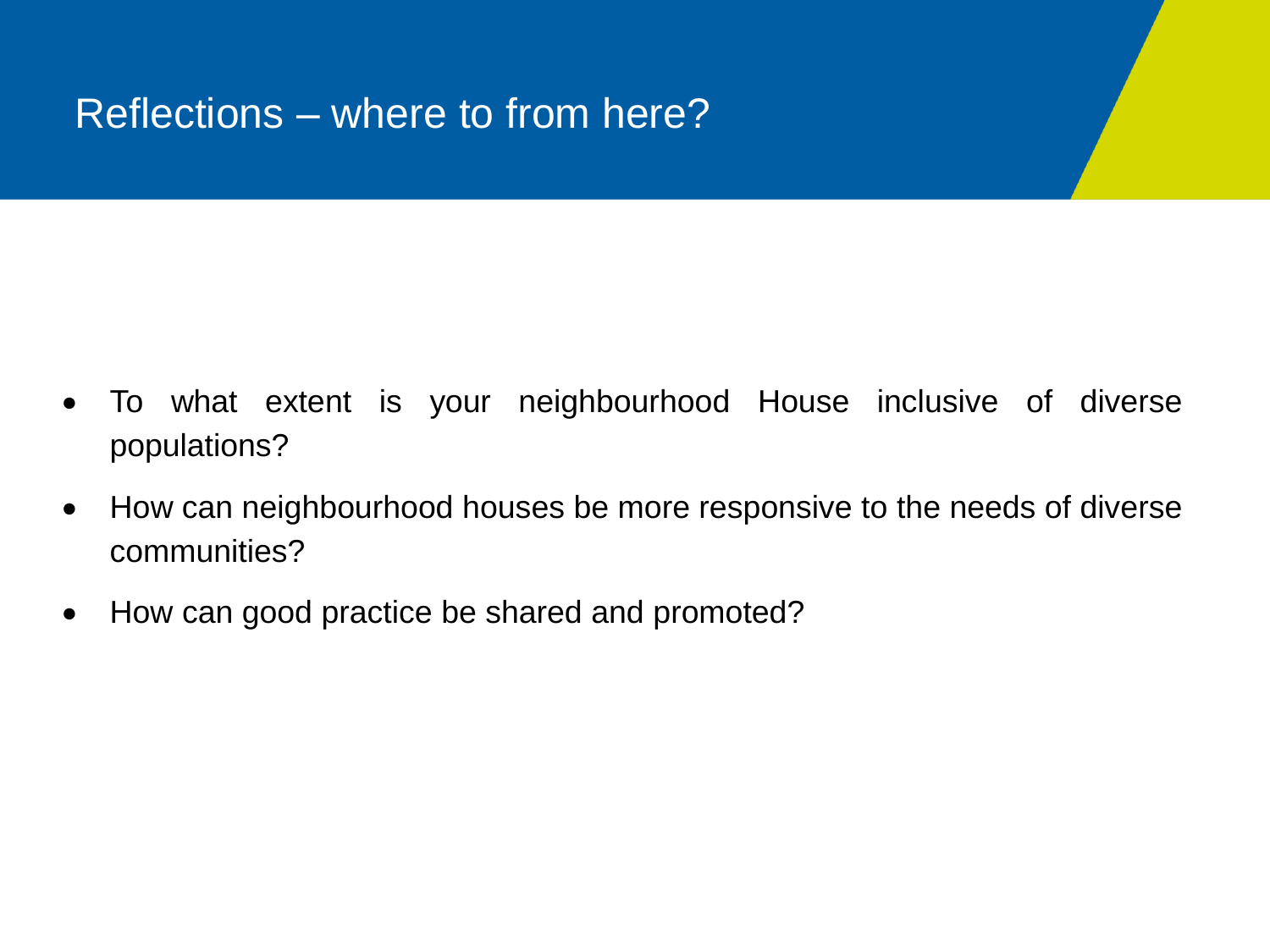## Neighbourhood House Coordination Program – Guidelines Review





View [25.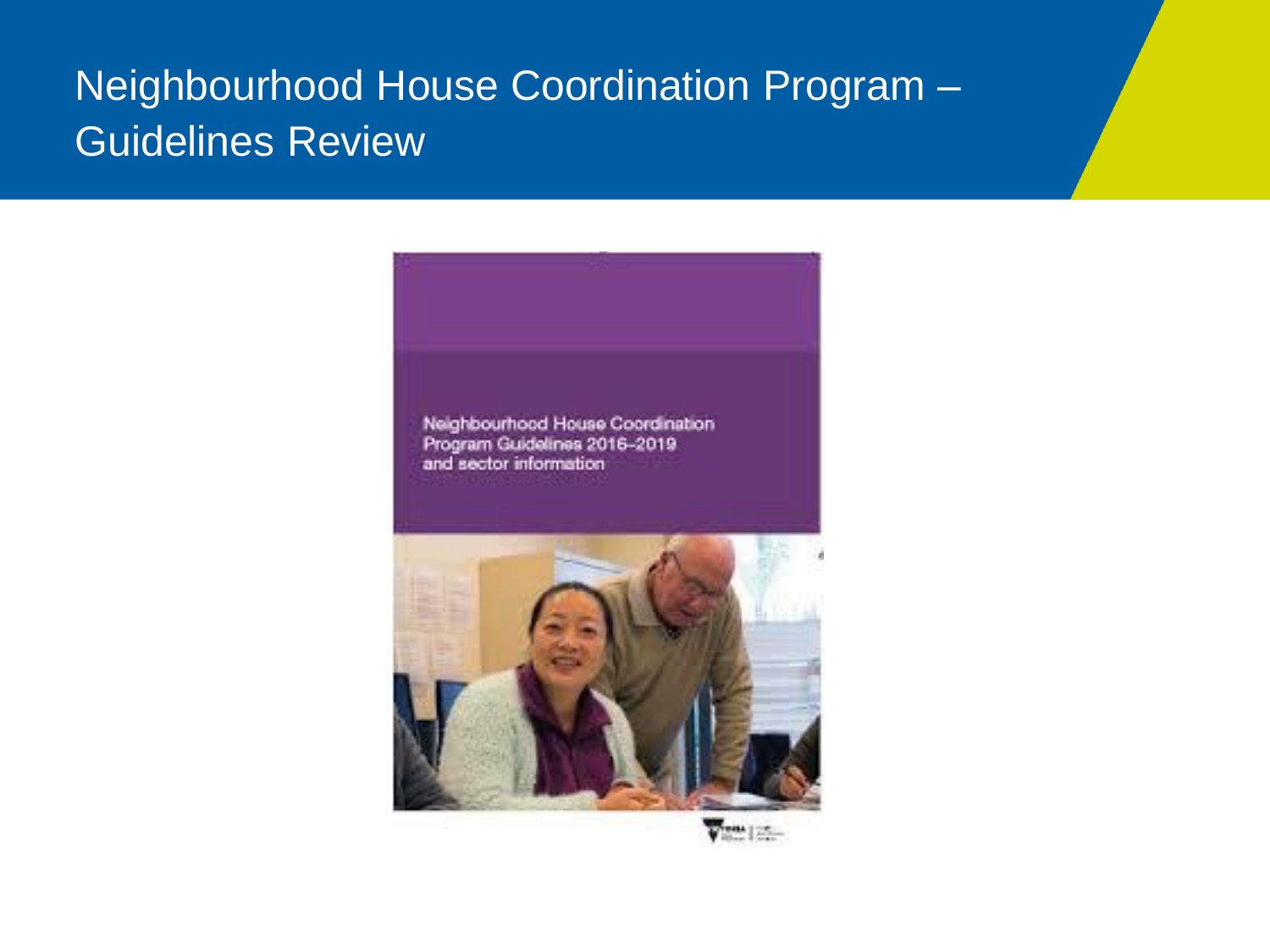#### Group consultation - SLIDO

#### **Use smart phone to access Google**

#### **Insert SLIDO into your browser**

#### **Enter event code: Z792 and click join**

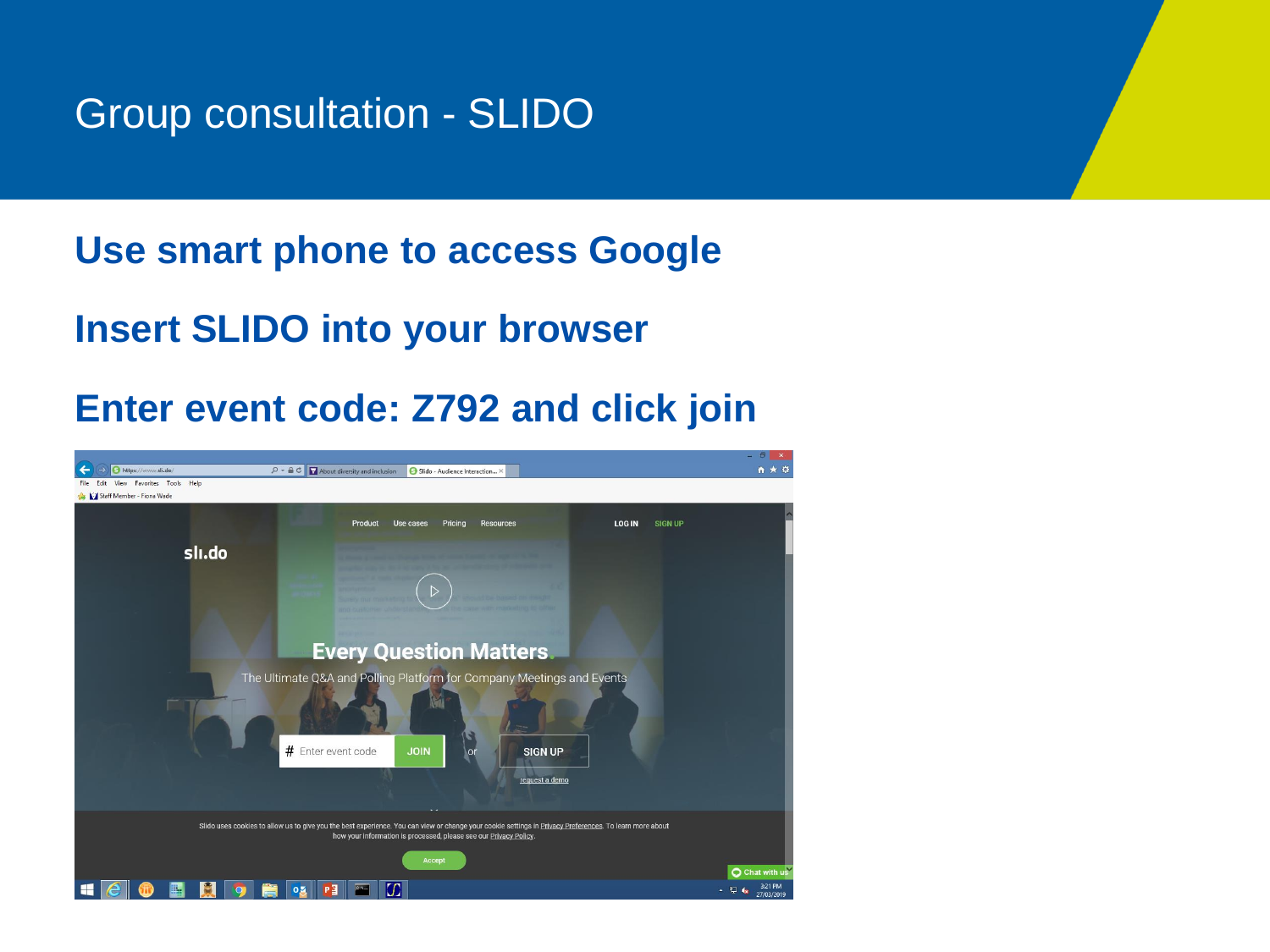#### Health and Wellbeing

![](_page_11_Figure_1.jpeg)

**Social wellbeing** is about the connectedness, personal relationships and social support networks that create happiness, comfort and resilience in people's lives.